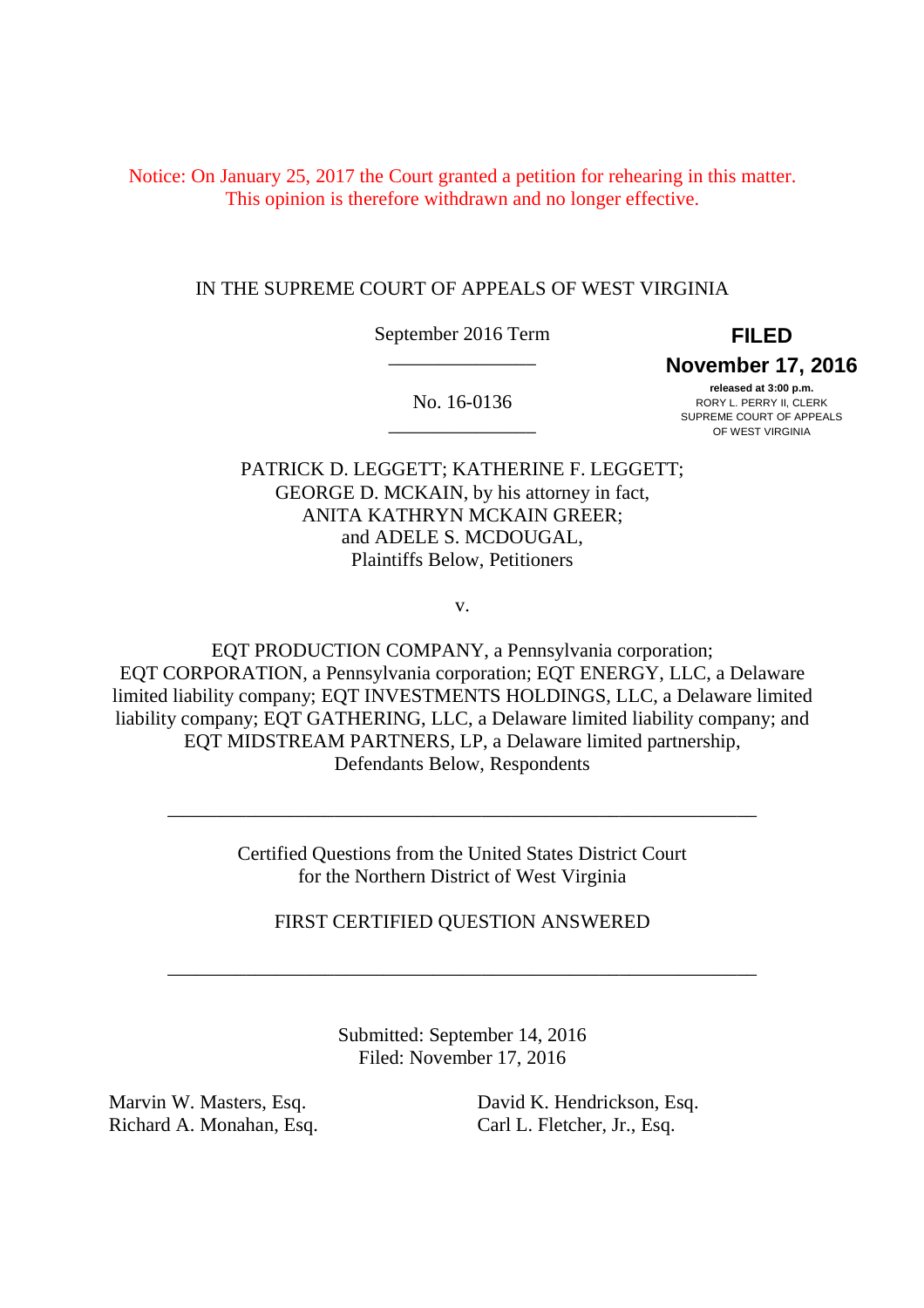April D. Ferrebee, Esq. The Masters Law Firm LC Charleston, West Virginia

 Michael W. Carey, Esq. Carey, Scott, Douglas & Kessler, PLLC Charleston, West Virginia Counsel for Petitioners

 Howard M. Persinger III, Esq. Persinger & Persinger, L.C. Charleston, West Virginia Counsel for Amici Curiae West Virginia Land & Mineral Owners' Association and West Virginia Royalty Owners' Association

 Hendrickson & Long PLLC Charleston, West Virginia Counsel for Respondents

 Timothy M. Miller, Esq. Mychal S. Schulz, Esq. Babst, Calland, Clements & Zomnir, P.C. Charleston, West Virginia Counsel for Amicus Curiae West Virginia Oil and Natural Gas Association

JUSTICE BENJAMIN delivered the Opinion of the Court.

CHIEF JUSTICE KETCHUM dissents and reserves the right to file a dissenting Opinion.

JUSTICE LOUGHRY dissents and reserves the right to file a dissenting Opinion.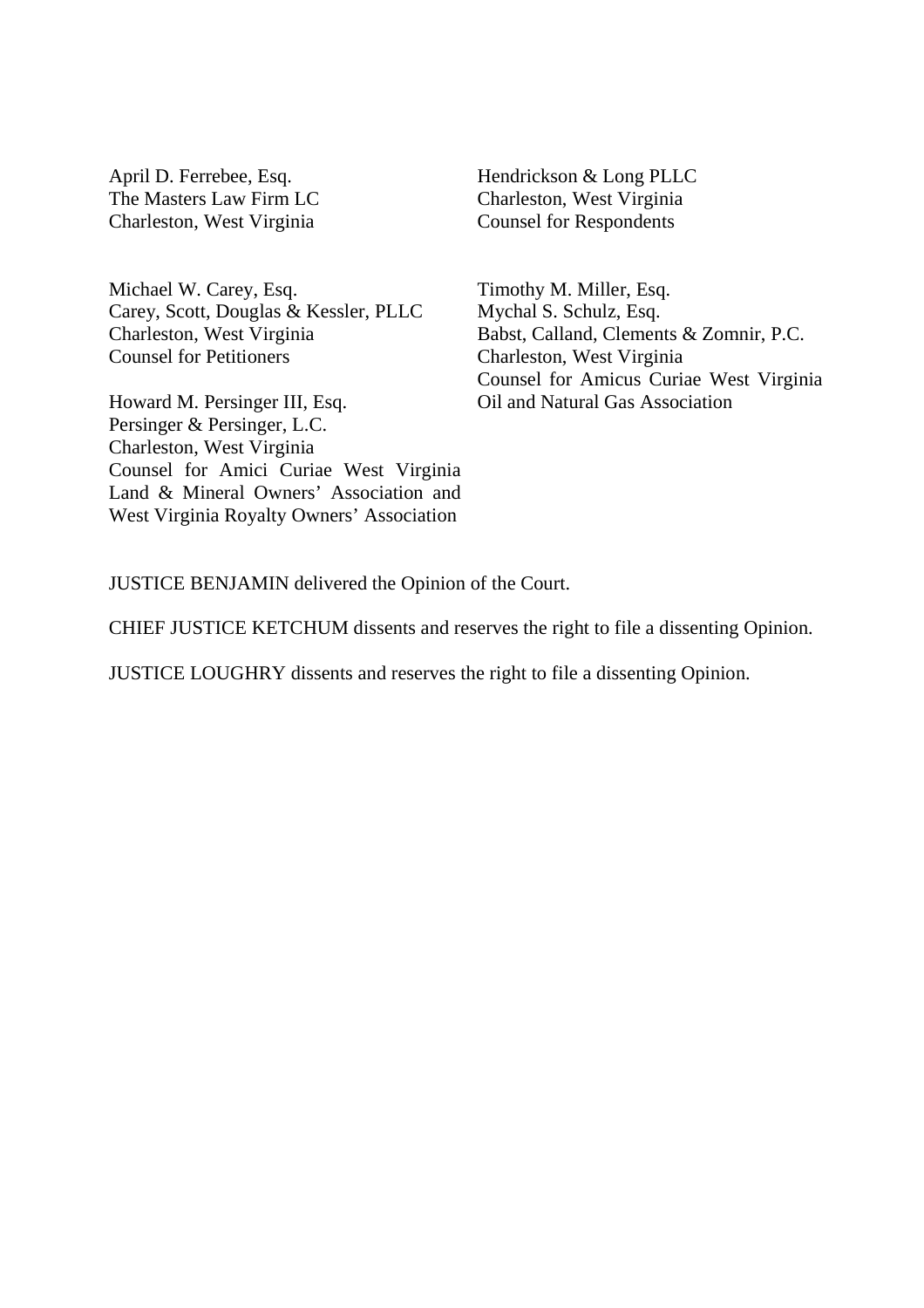## SYLLABUS BY THE COURT

1. issues presented by a certified question from a federal district or appellate court." Syl. pt.  1, *Light v. Allstate Ins. Co.*, 203 W. Va. 27, 506 S.E.2d 64 (1998). 1. "A de novo standard is applied by this court in addressing the legal

 2. Whenever West Virginia Code § 22-6-8(e) (1994) requires the filing of an affidavit as a prerequisite to obtaining an oil or gas drilling or reworking permit, the averment in the affidavit that the landowner shall receive a royalty of not less than one- eighth of the amount realized by the holder of the working interest "at the wellhead" means that the royalty payment is not to be diluted by costs and losses incurred downstream from the wellhead before a marketable product is rendered.

 3. Whenever the lessee-owner of a working interest in an oil or gas well must comply with West Virginia Code § 22-6-8(e) by tendering to the lessor-owner of the oil or gas in place a royalty not less than one-eighth of the total amount paid to or received by or allowed to the lessee, the statute requires in addition that the lessee not deduct from that amount any expenses that have been incurred in gathering, transporting, or treating the oil or gas after it has been initially extracted, any sums attributable to a loss or beneficial use of volume beyond that initially measured, or any other costs that may be characterized as post-production.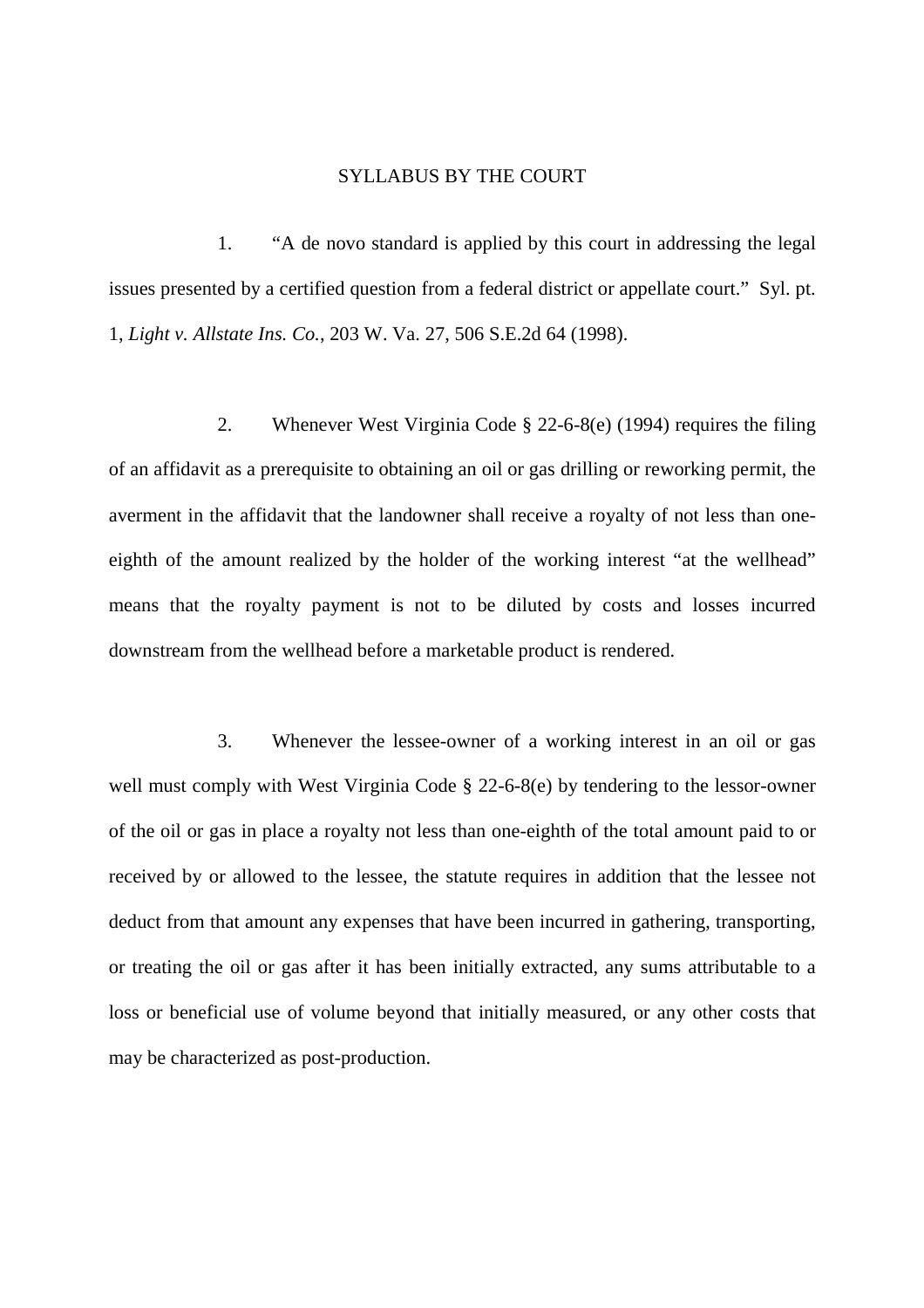Benjamin, Justice:

-

 This proceeding arises upon our acceptance of certified questions from the United States District Court for the Northern District of West Virginia in connection with the underlying civil action filed by plaintiffs Patrick D. Leggett, Katherine F. Leggett, Anita Kathryn McKain Greer as attorney in fact on behalf of George D. McKain, and Adele S. McDougal. The plaintiffs sued EQT Production Co. ("EQT") and five related entities,<sup>1</sup> alleging royalty underpayments with respect to the plaintiffs' ownership of oil and gas interests that EQT is contracted to exploit. The district court granted summary judgment to the related entities and partial summary judgment to EQT, *see* Fed. R. Civ. P. 56(a), reserving its ruling on the remaining aspects of the plaintiffs' claims against EQT pending our disposition of the certified questions.

## **I. FACTUAL AND PROCEDURAL BACKGROUND**

 The order of certification recites the undisputed material facts on which the district court relied, the salient portions of which follow. Pursuant to a written agreement originally executed in Doddridge County in 1906, EQT is the successor lessee of certain mineral interests on the subject property, upon which nine oil and gas wells have been drilled. The plaintiffs are among the successor lessors, whose undivided interests

<sup>&</sup>lt;sup>1</sup> EQT's sister entities EQT Energy, LLC; EQT Investments Holdings, LLC; EQT Gathering, LLC; and EQT Midstream Partners, LP; together with their parent, EQT Corporation, were separately named as defendants.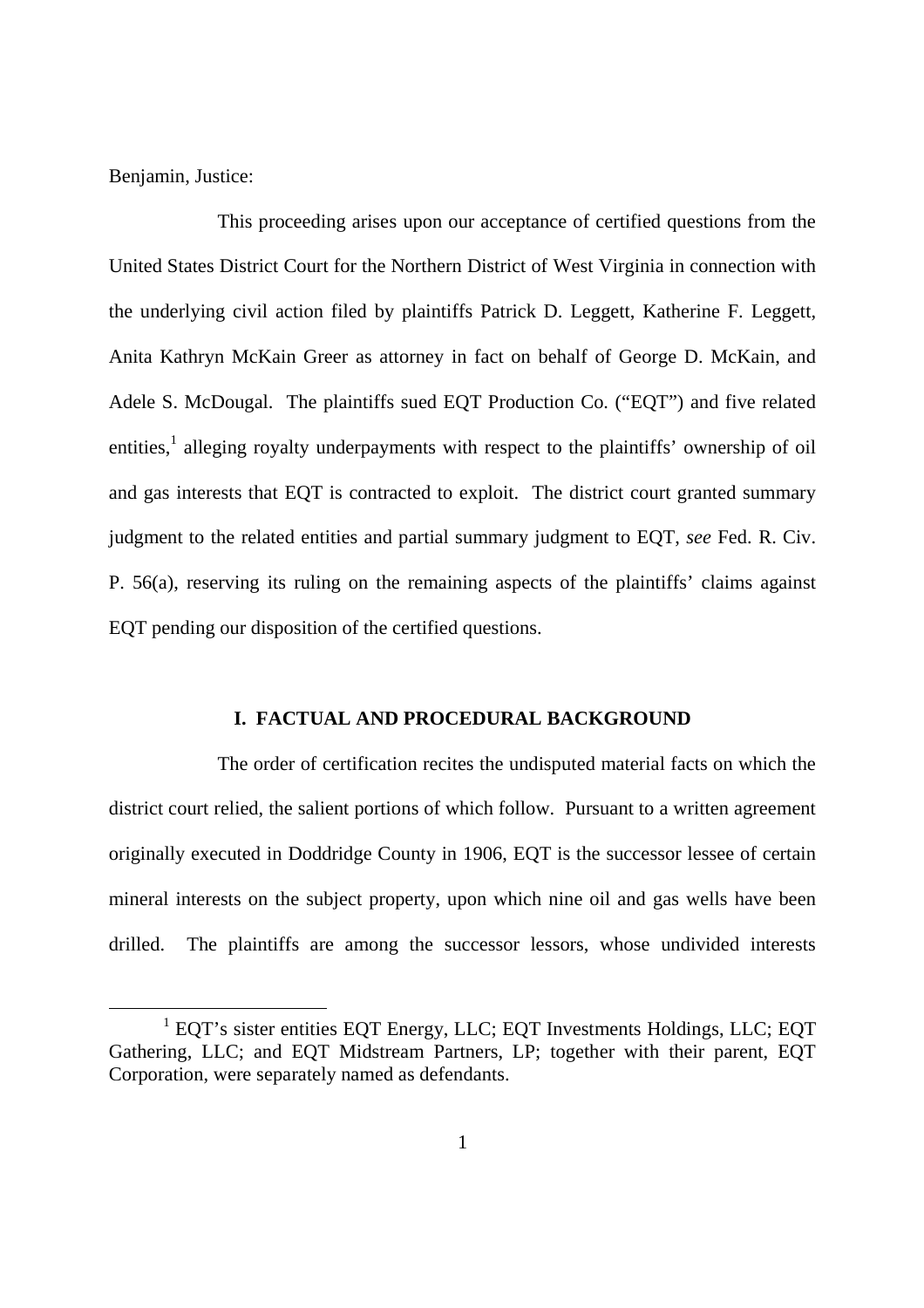collectively amount to seventy-five percent of the entirety of the oil and gas extracted by virtue of the 1906 lease. Of the total interest, the Leggetts own twelve and one-half percent, Mr. McKain owns twelve and one-half percent, and Ms. McDougal owns fifty percent.

 With respect to a few wells that were in place before 1982, EQT pays a flat- rate royalty of three hundred dollars annually, in conformance with the terms of the original lease. The majority of the wells, however, are subject to the controlling "flat-rate statute" set forth in West Virginia Code § 22-6-8 (1994), initially enacted in 1982. On those wells, EQT pays a one-eighth royalty notwithstanding the lease. The statute provides in pertinent part:

(a) The Legislature hereby finds and declares:

 (1) That a significant portion of the oil and gas underlying this state is subject to development pursuant to leases . . . wherein the owners of such oil and gas are paid upon a royalty or rental basis known in the industry as the annual flat well royalty basis, in which the royalty is based solely on the existence of a producing well, and thus is not inherently related to the volume of the oil and gas produced or marketed;

 (2) That continued exploitation of the natural resources of this state in exchange for such wholly inadequate compensation is unfair, oppressive, works an unjust hardship on the owners of the oil and gas in place, and unreasonably deprives the economy of the state of West Virginia of the just benefit of the natural wealth of this state;

 (3) That a great portion, if not all, of such leases . . . have been in existence for a great many years and were entered into at a time when the techniques by which oil and gas are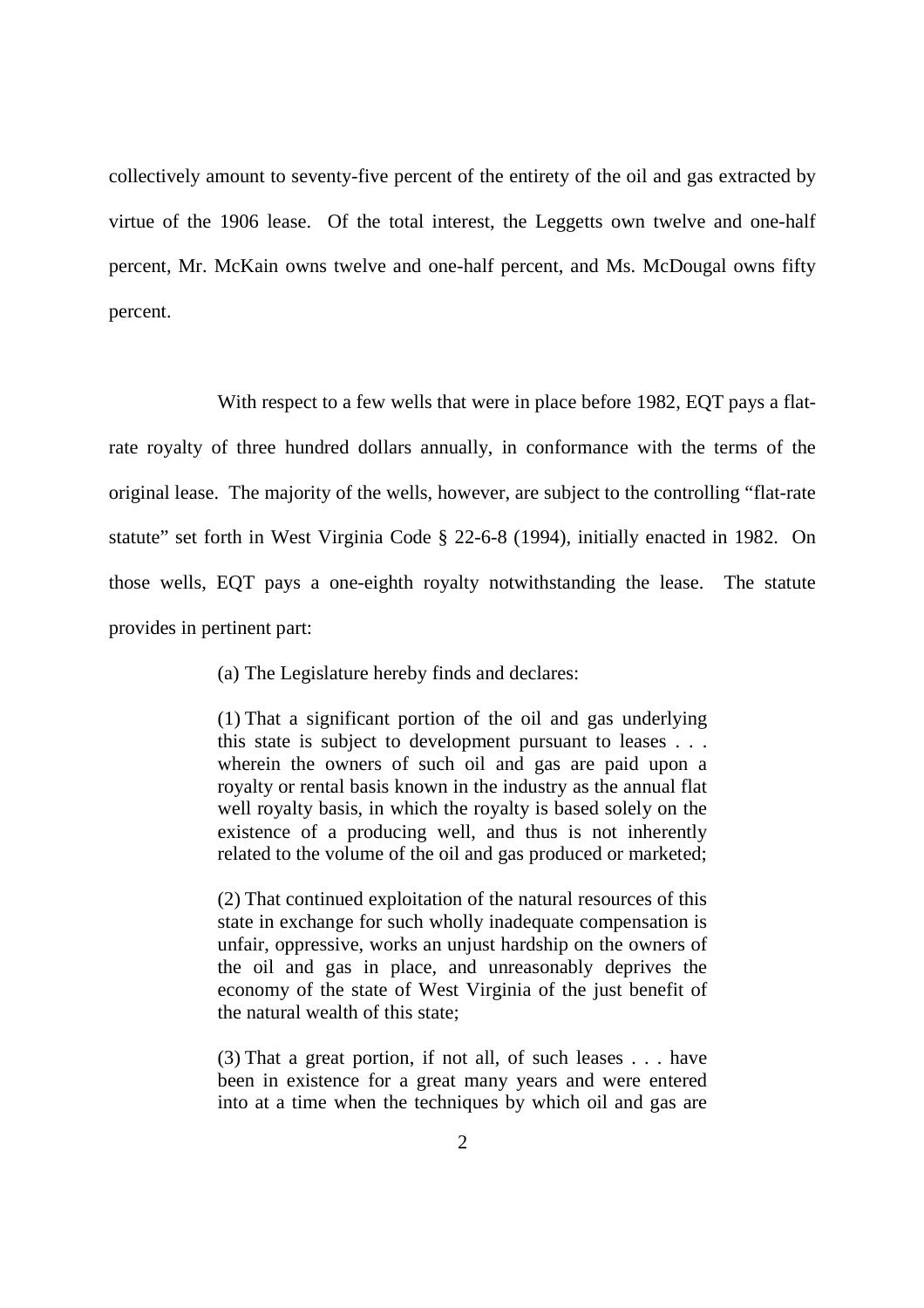currently extracted, produced or marketed, were not known or contemplated by the parties, nor was it contemplated by the parties that oil and gas would be recovered or extracted or produced or marketed from the depths and horizons currently being developed by the well operators;

 (4) That while being fully cognizant that the provisions of section 10, article I of the United States Constitution and of section 4, article II of the Constitution of West Virginia, proscribe the enactment of any law impairing the obligation of a contract, the Legislature further finds that it is a valid exercise of the police powers of this state and in the interest of its citizens, to discourage as far as constitutionally possible the production and marketing of oil and gas located in this state under the type of leases or other continuing contracts described above. of the state of West Virginia and in furtherance of the welfare

 (b) In the light of the foregoing findings, the Legislature hereby declares that it is the policy of this state, to the extent possible, to prevent the extraction, production or marketing of oil or gas under a lease . . . which is not inherently related to the volume of oil or gas produced or marketed[.]

*Id.* (emphasis added).

 The flat-rate statute manifests the Legislature's recognition that evolving technology and changing market conditions had, at least by 1982, fundamentally altered the underlying assumptions historically governing the contractual relationship between the owners of oil and gas in place and the business interests engaged in extracting and transporting those minerals for profit. To advance the Legislature's stated policy of eradicating unfair and inadequate compensation to owners of valuable oil and gas interests, the flat-rate statute prohibits the issuance of permits for new drilling or for the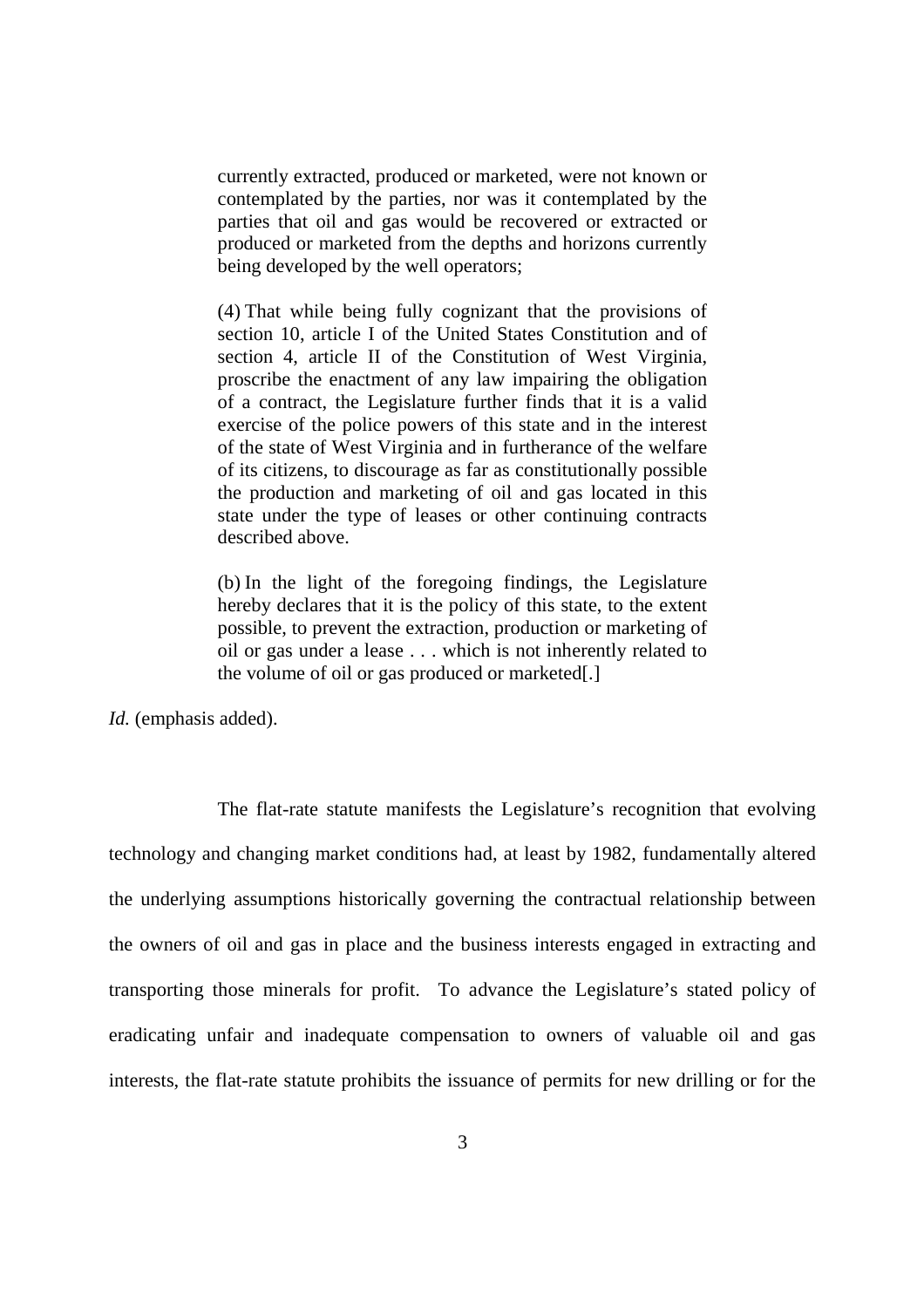reworking of existing wells unless a copy of the lease or a suitable abstract thereof accompanies the permit application. *See id.* § 22-6-8(c). Where such lease or abstract discloses an underlying flat-rate compensation agreement, the statute dictates that the drilling permit likewise be withheld. *See id.* § 22-6-8(d). A permit may only be issued in such an instance if the applicant files

> an affidavit which certifies that the affiant is authorized by the owner of the working interest in the well to state that it shall tender to the owner of the oil or gas in place *not less than one eighth of the total amount paid to or received by or allowed to the owner of the working interest at the wellhead*  for the oil or gas so extracted, produced or marketed before deducting the amount to be paid to or set aside for the owner of the oil or gas in place[.]

*Id.* § 22-6-8(e) (emphasis added).

 On December 7, 2012, the plaintiffs filed a complaint in the Circuit Court of Doddridge County against EQT and the related entities, which, on January 10, 2013, the defendants removed to the United States District Court for the Northern District of West Virginia. The operative Amended Complaint, filed in the district court on May 9, 2014, alleges that the defendants "have and continue to take deductions, reduce plaintiffs' royalty payments, overcharge plaintiffs for the deductions that they do charge plaintiffs, and otherwise reduce plaintiffs' royalty on volume and/or price and/or by taking unauthorized deductions." The defendants employ several means to reduce the royalties paid, according to the plaintiffs, but primarily "by establishing various subsidiaries for the purpose of selling its gas and charging off to lessors the expenses which the law of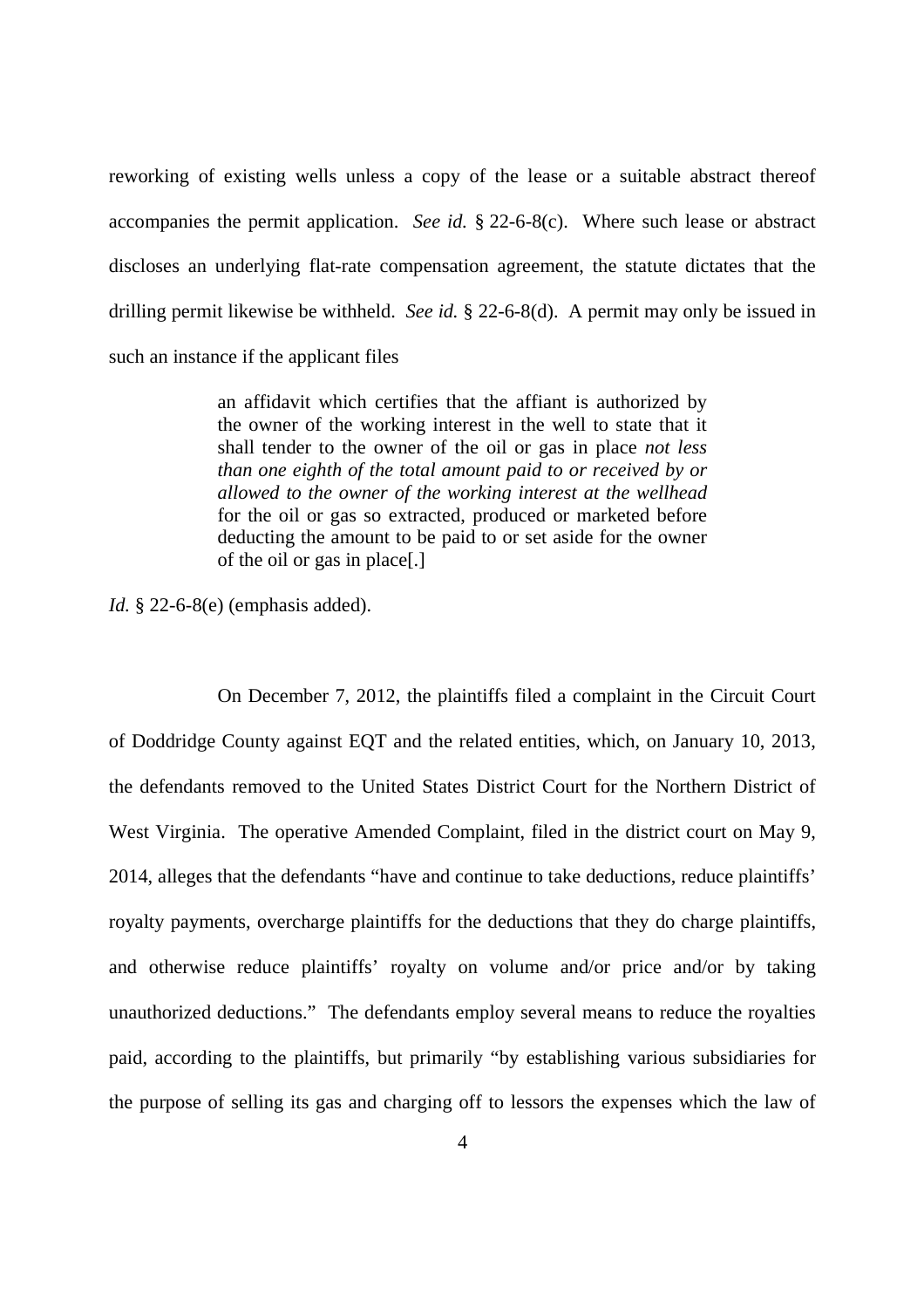West Virginia does not allow unless the lease specifically provides for the same and then only when the amounts deducted are reasonable and actually incurred." The plaintiffs contend in their Amended Complaint that "Defendants had an affirmative duty to pay to plaintiffs the true and correct royalty due them," imposed, *inter alia*, "either by virtue of the lease agreement, by virtue of W. Va. Code § 22-6-8, and/or by virtue of the contractual duty of good faith and fair dealing in all contracts[.]"

 The plaintiffs asserted claims for breach of contract, for breach of fiduciary duty, and for fraud, seeking compensatory and punitive damages. By its dismissal order of March 17, 2015, and summary judgment order entered January 22, 2016, following the conduct of discovery, the district court: (1) awarded judgment in full to the related entities, concluding that none of them were signatories to the lease and could not otherwise be held derivatively liable; and (2) granted judgment to EQT on all of the plaintiffs' claims except for that alleging breach of contract. With respect to the contract claim, the district court indicated its intention to certify to this Court certain questions of law relevant to its resolution. After soliciting written submissions from the parties as to how such questions should be formulated, the district court entered the subject order of certification on February 10, 2016, which was received in this Court on February 16, 2016. By Order entered April 6, 2016, we docketed for oral argument the following two certified questions:

> 1. 219 W. Va. 266, 633 S.E.2d 22 (2006), which was decided 1. Does *Tawney v. Columbia Natural Resources, L.L.C.*,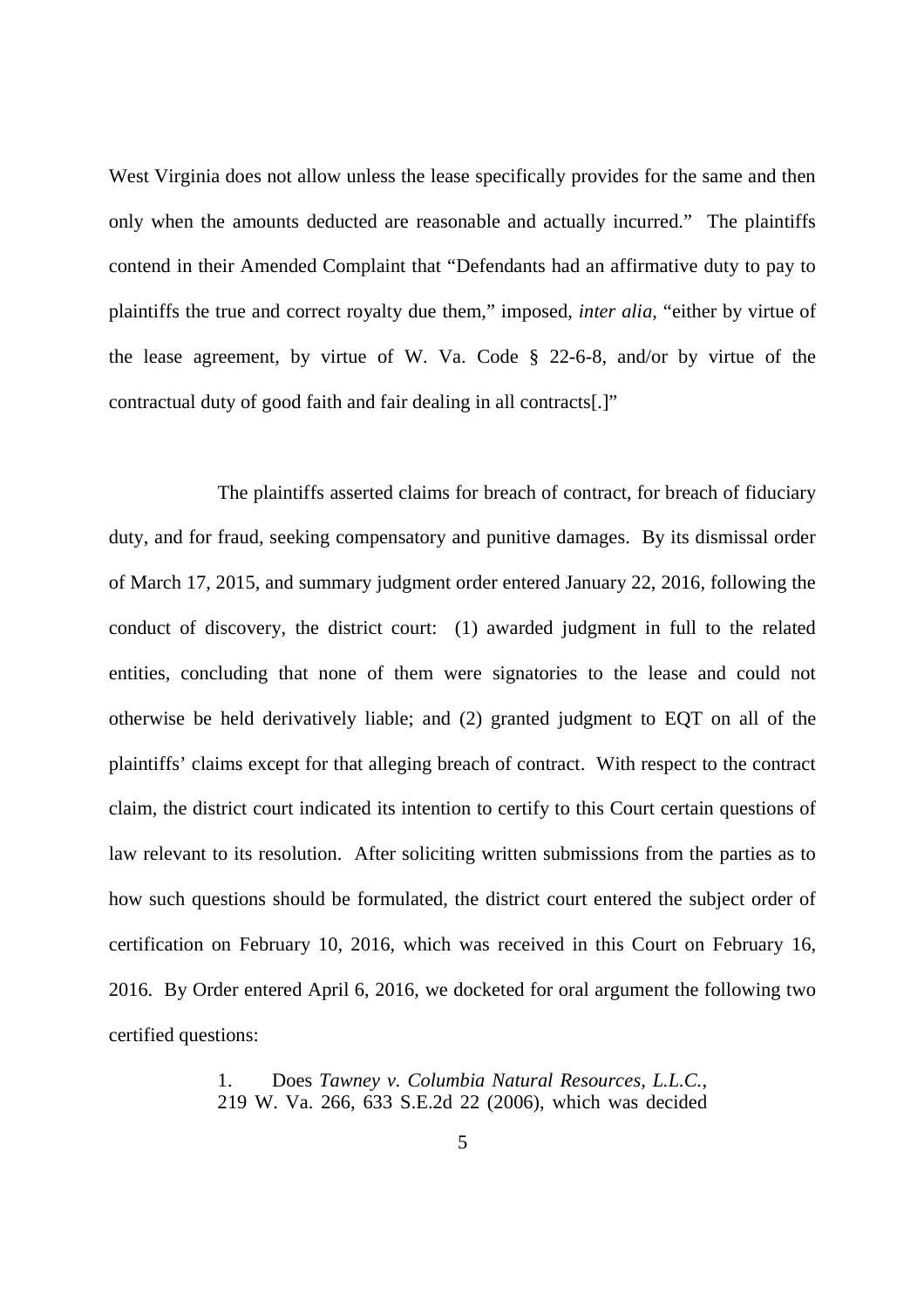after the enactment of West Virginia Code § 22-6-8, have any effect upon the Court's decision as to whether a lessee of a flat-rate lease, converted pursuant to West Virginia Code § 22-6-8, may deduct post-production expenses from his lessor's royalty, particularly with respect to the language of "1/8 at the wellhead" found in West Virginia Code § 22-6 8(e)?

 $2.$  royalties only for wells drilled or reworked after the statute's enactment and modify only royalties paid on a per-well basis where permits for new wells or to modify existing wells are sought, or do the provisions of West Virginia Code § 22-6-8 abrogate flat-rate leases in their entirety? 2. Does West Virginia Code § 22-6-8 prohibit flat-rate

## **II. STANDARD OF REVIEW**

In accordance with the Uniform Certification of Questions of Law Act, W.

Va. Code §§ 51-1A-1 to -13 (1996), as adopted in West Virginia:

 The supreme court of appeals of West Virginia may answer a question of law certified to it by any court of the United States or by the highest appellate court or the intermediate appellate court of another state or of a tribe or of Canada, a Canadian province or territory, Mexico or a Mexican state, if the answer may be determinative of an issue in a pending cause in the certifying court and if there is no controlling appellate decision, constitutional provision or statute of this state.

Id. § 51-1A-3. "A de novo standard is applied by this court in addressing the legal issues

presented by a certified question from a federal district or appellate court." Syl. pt. 1,

 *Light v. Allstate Ins. Co.*, 203 W. Va. 27, 506 S.E.2d 64 (1998); *accord* syl. pt. 1, *Bower* 

 *v. Westinghouse Elec. Corp.*, 206 W. Va. 133, 522 S.E.2d 424 (1999) ("This Court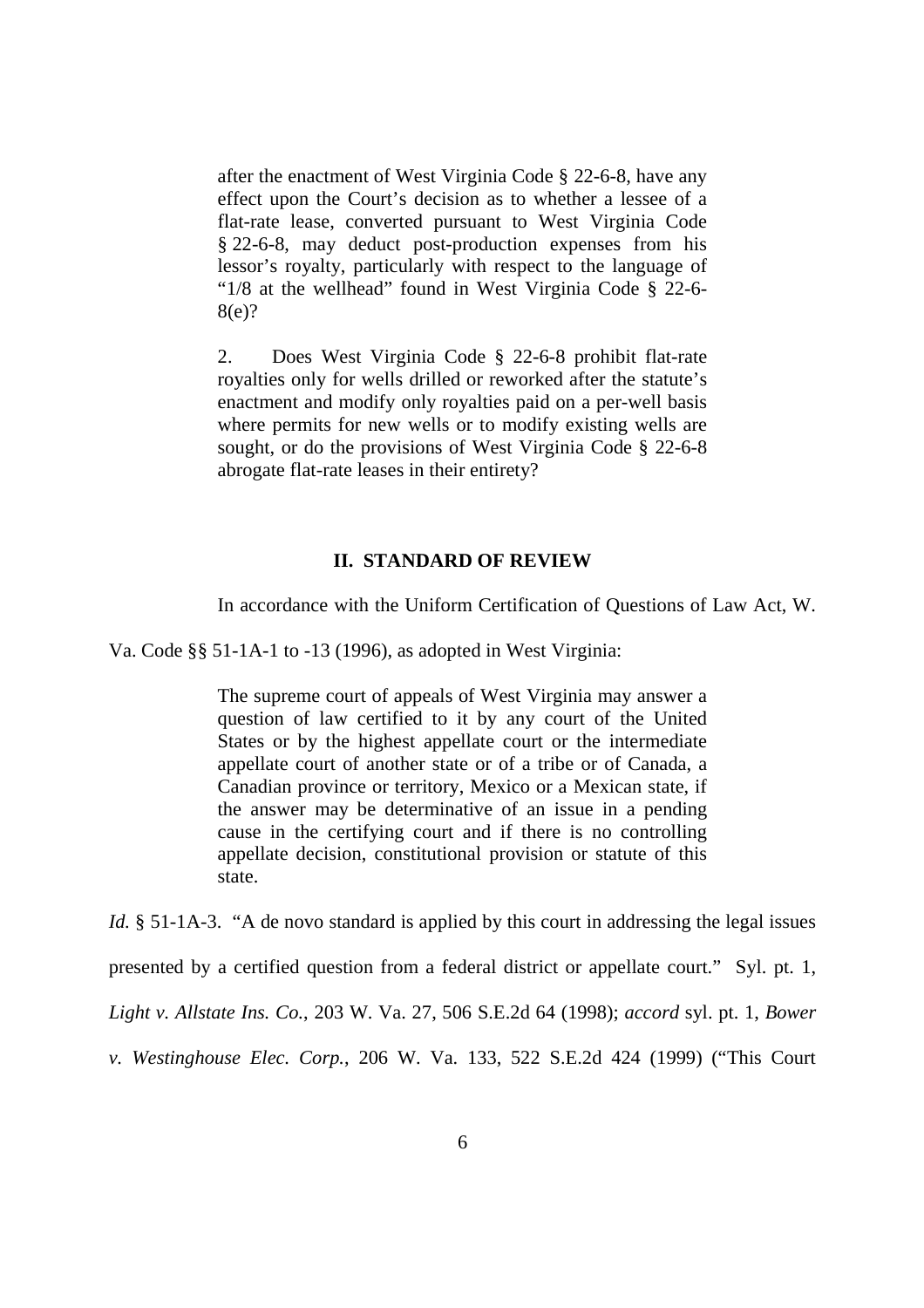undertakes plenary review of legal issues presented by certified question from a federal district or appellate court.").

## **III. ANALYSIS**

 The parties' dispute centers on the permissibility of certain gross deductions taken by EQT prior to calculating the plaintiffs' net one-eighth proportionate royalty on the wells for which permits were issued after enactment of the flat-rate statute. In accordance with its current commercial practice, EQT sells the gas emanating from the wellheads to another sister entity, EQT Energy, LLC, at a discounted price in consideration of certain "post-production" expenses. Those so-called "post-production" expenses, which include the estimated costs of gathering and of transportation of the natural gas to the interstate pipeline, are paid to yet another sister entity, EQT Gathering, LLC. In addition, because some of the gas is either lost or used in the compression process, EQT determines the royalty payable to the plaintiffs only on the volume of gas actually reaching market. The plaintiffs maintain that such deductions downstream from the physical wellhead are prohibited by the statute, specifically the decree in West Virginia Code § 22-6-8(e) that lessor royalties are to be no less than one-eighth the amount allowed to the owner of the working interest "at the wellhead," a term whose meaning we had occasion to consider during the course of our *Tawney* decision.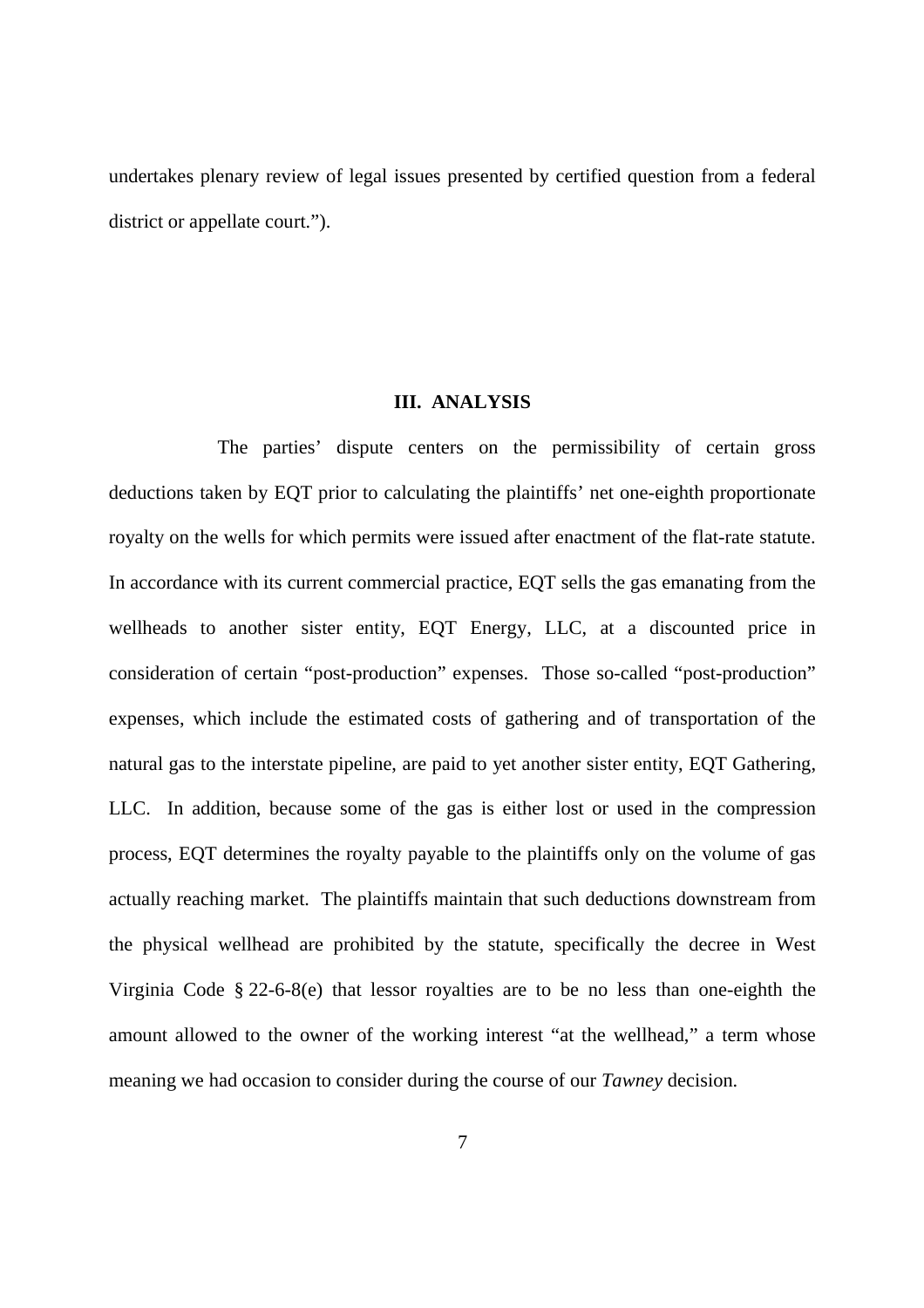In *Tawney*, we were confronted with deciding whether lease terms such as "at the wellhead," "at the well," and "net all costs beyond the wellhead," inherently expressed the parties' clear intent that the lessee deduct post-production costs from the royalties payable to lessors. We characterized those costs in a fashion reminiscent of the ones in the instant matter, *i.e.*, "delivery of gas from the well to the [transmission company's] point of delivery, . . . processing of the gas to make it satisfactory for delivery into [the] transportation line, and losses of volume of gas due to leaks in the gathering system or other volume loss from the well to the . . . line." *Tawney*, 219 W. Va. at 269, 633 S.E.2d at 25. We acknowledged a split of authority concerning the clarity required in gas leases, and we detailed the analysis adopted by the Colorado courts that, absent specific language targeting the allocation of post-production costs, the lessee's implied covenant to market the gas precluded it from recovering any portion of those costs from the lessor. *See id.* at 270–71, 633 S.E.2d at 26–27 (citing *Rogers v. Westerman Farm Co.*, 29 P.3d 887 (Colo. 2001)).

 Colorado's recognition of the lessor's implied covenant to market oil and gas comported with our own interpretation of the law, expressed in *Wellman v. Energy Resources, Inc.*, 210 W. Va. 200, 557 S.E.2d 254 (2001).

> The rationale for holding that a lessee may not charge a lessor for "post-production" expenses appears to be most often predicated on the idea that the lessee not only has a right under an oil and gas lease to produce oil or gas, but he also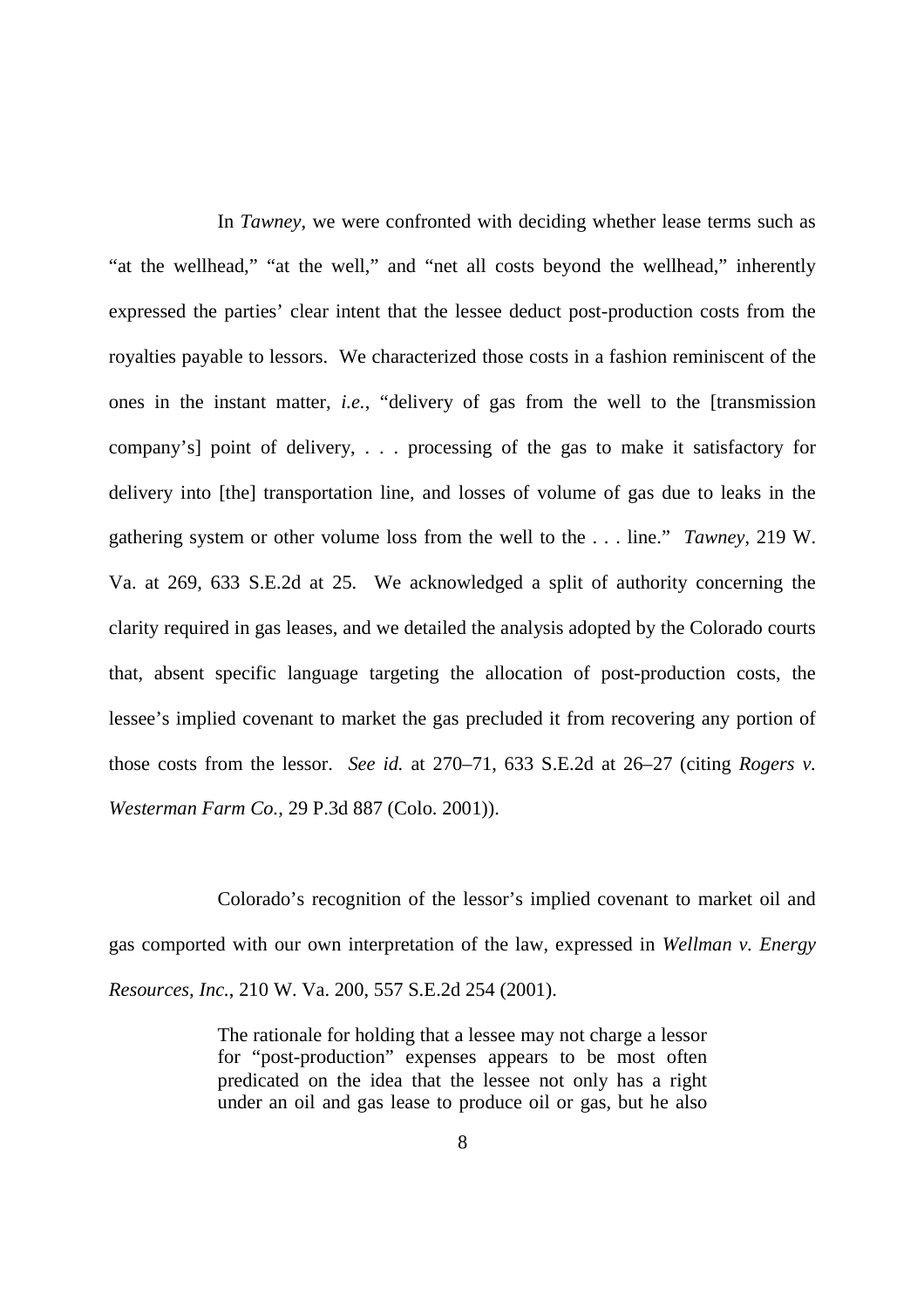had a duty, either express, or under an implied covenant, to market the oil or gas produced. The rationale proceeds to hold the duty to market embraces the responsibility to get the oil or gas in marketable condition and actually transport it to market.

Id. at 210, 557 S.E.2d at 264. In deference to the implied covenant, "the lessee must bear all costs incurred in exploring for, producing, marketing, and transporting the product to the point of sale," that is, "unless the lease provides otherwise." Syl. pt. 4, *id.* Thus, our ultimate holding in *Tawney* that ambiguous lease language such as "at the wellhead" was ineffective to permit the lessee to deduct post-production costs from the lessor's royalty payments left us to fall back on "our generally recognized rule" in *Wellman* that the implied covenant to market thrust those costs wholly upon the lessee. *Tawney*, 219 W. Va. at 272, 633 S.E.2d at  $28<sup>2</sup>$ . This approach to royalty valuation that we share with Colorado, Oklahoma, and Kansas is variously referred to as the "marketable product

-

 $2$ <sup>2</sup> We instructed specifically that

 language in an oil and gas lease that is intended to allocate between the lessor and lessee the costs of marketing the product and transporting it to the point of sale must expressly incurred between the wellhead and the point of sale, identify with particularity the specific deductions the lessee intends to take from the lessor's royalty . . . and indicate the method of calculating the amount to be deducted from the royalty for such post-production costs. provide that the lessor shall bear some part of the costs

 *Tawney*, 219 W. Va. at 274, 633 S.E.2d at 30. A lease providing that the lessor's royalty is to be determined "at the well" or "at the wellhead" is ambiguous and, construed against the lessee drafter, cannot overcome the effective presumption that the implied covenant to market controls. *See id.*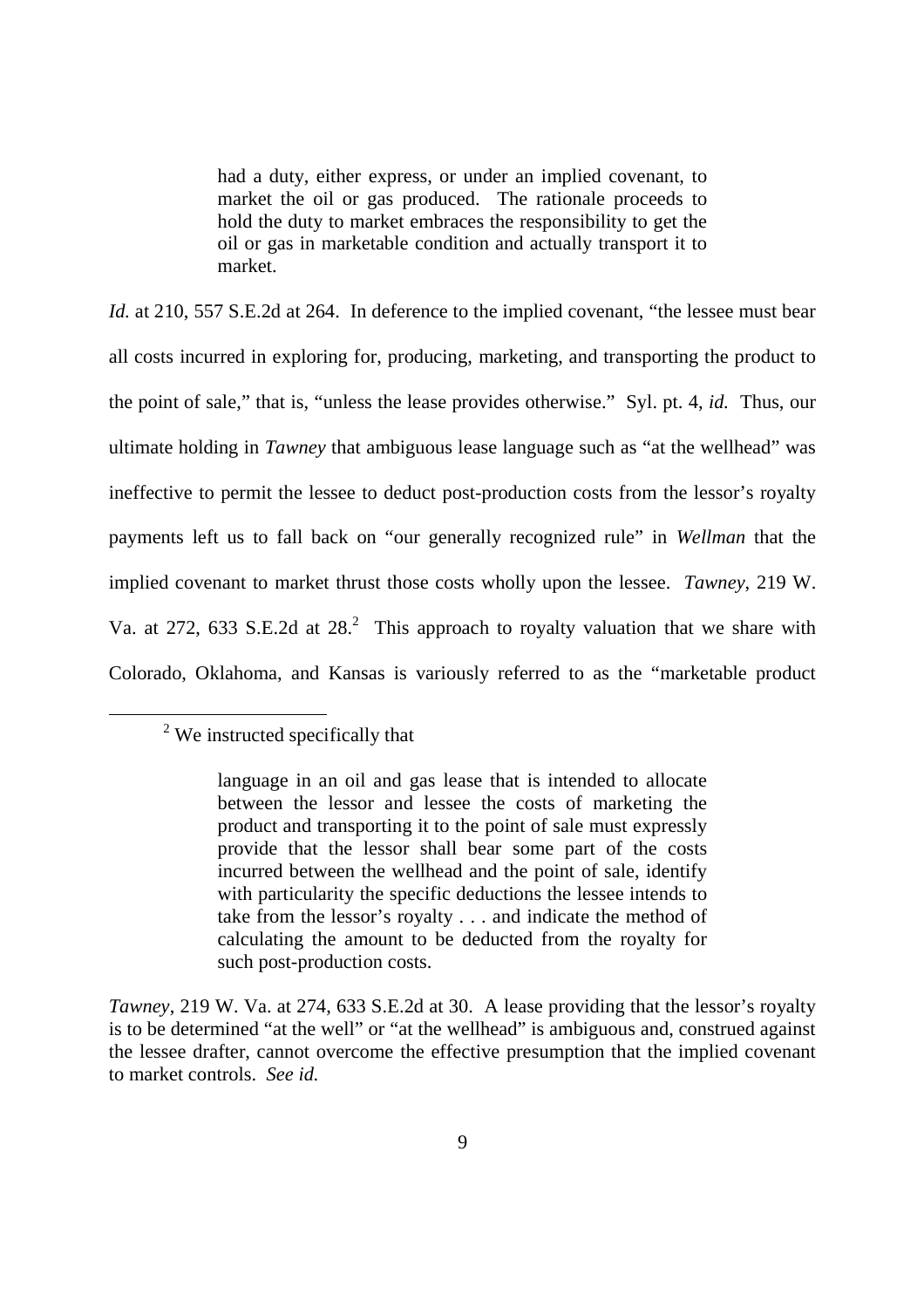rule" or the "first marketable product rule." *See Appalachian Land Co. v. EQT Prod. Co.*, 468 S.W.3d 841, 850 (Ky. 2015) (Abramson, J., dissenting). In counterpoint, a majority of eleven jurisdictions adhere to the "at the well" rule, whereby post-production costs "incurred after the gas is severed and reaches the wellhead" are deducted from the eventual sale price before the lessor's royalty is calculated. *See Appalachian Land Co.*, 468 S.W.3d at  $843.<sup>3</sup>$ 

 Here, as EQT hastens to point out, our task of analysis pertains not to a lease, but to a statute. Whereas we may construe any ambiguity in an oil and gas lease against its drafter (typically the lessee), no such canon of construction governs our understanding of traditional notions of statutory interpretation. There are other ways to discern the intent of the Legislature with respect to an ambiguous enactment, however, and there is no doubt that our holdings in *Wellman* and *Tawney* compel the conclusion

-

 <sup>3</sup>*Compare Piney Woods Country Life Sch. v. Shell Oil Co.*, 726 F.2d 225, 230–31 (5th Cir. 1984) (applying Mississippi law); *S Bar B Ranch v. Omimex Canada, Ltd.*, 942 F. Supp. 2d 1058, 1062–63 (D. Mont. 2013); *Emery Res. Holdings, LLC v. Coastal Plains Energy, Inc.*, 915 F. Supp. 2d 1231, 1237, 1241–42 (D. Utah 2012); *Atl. Richfield Co. v. California*, 214 Cal. App. 3d 533, 541–42, (Cal. Ct. App. 1989); *Baker v. Magnum Hunter Prod., Inc.*, 473 S.W.3d 588, 591–95 (Ky. 2015); *Babin v. First Energy Corp.*, 693 So. 2d 813, 815 (La. Ct. App. 1997); *Schroeder v. Terra Energy, Ltd.*, 565 N.W.2d 887, 894 (Mich. Ct. App. 1997); *Bice v. Petro-Hunt, L.L.C.*, 768 N.W.2d 496, 502 (N.D.  2009); *Creson v. Amoco Prod. Co.*, 10 P.3d 853, 863 (N.M. Ct. App. 2000); *Kilmer v. Elexco Land Servs., Inc.*, 990 A.2d 1147, 1158 (Pa. 2010); *Heritage Res., Inc. v. NationsBank*, 939 S.W.2d 118, 122–23 (Tex. 1996), *with Rogers v. Westerman Farm Co.*, 29 P.3d 887, 902 (Colo. 2001); syl. pt. 3, *Gilmore* v. *Superior Oil Co.*, 388 P.2d 602 (Kan. 1964); *Wood v. TXO Prod. Corp.*, 854 P.2d 880, 882–83 (Okla. 1992); syl. pt. 1, *Tawney*, 219 W. Va. 266, 633 S.E.2d 22.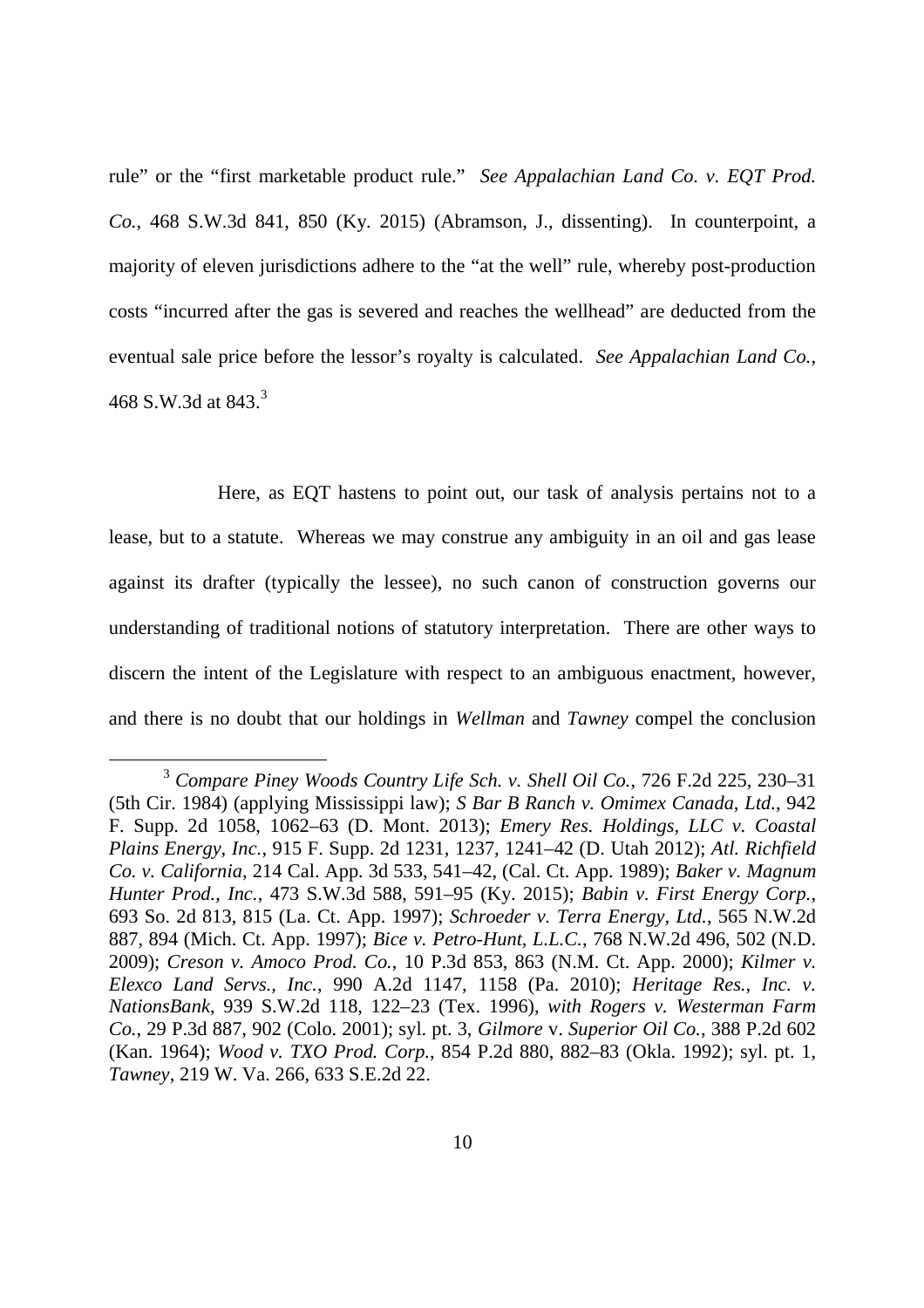that the same words—"at the wellhead"—used in the same industry context are as ambiguous in the flat-rate statute as they are in a lease. Simply put, the language

> lacks definiteness. In other words, it is imprecise. While the language arguably indicates that the royalty is to be calculated at the well or the gas is to be valued at the well, the language does not indicate *how or by what method* the royalty is to be calculated or the gas is to be valued. For example, notably absent are any specific provisions pertaining to the marketing, transportation, or processing of the gas.

*Tawney*, 219 W. Va. at 272, 633 S.E.2d at 28.

 valuation, royalty methodology in general, or the allocation of costs in particular. The absence of clear, unambiguous language gives rise to the uncertainty that there may be more than one way by which the holder of a working interest in an oil or gas well can comply with West Virginia Code § 22-6-8(e)'s command that the landowner's royalty be calculated "at the wellhead." It thus becomes necessary that we resort to traditional rules of statutory construction to accurately discern the intent of the Legislature. *See* syl. pt. 1,  *Farley v. Buckalew*, 186 W. Va. 693, 414 S.E.2d 454 (1992) ("A statute that is ambiguous must be construed before it can be applied."); *State v. Gen. Daniel Morgan Post No. 548, Veterans of Foreign Wars*, 144 W. Va. 137, 144, 107 S.E.2d 353, 358 (1959) ("[I]n the interpretation of a statute, the legislative intention is the controlling factor; and the intention of the legislature is ascertained from the provisions of the statute by the application of sound and well established canons of construction."). The statute provides no more detail than the *Tawney* leases as to gas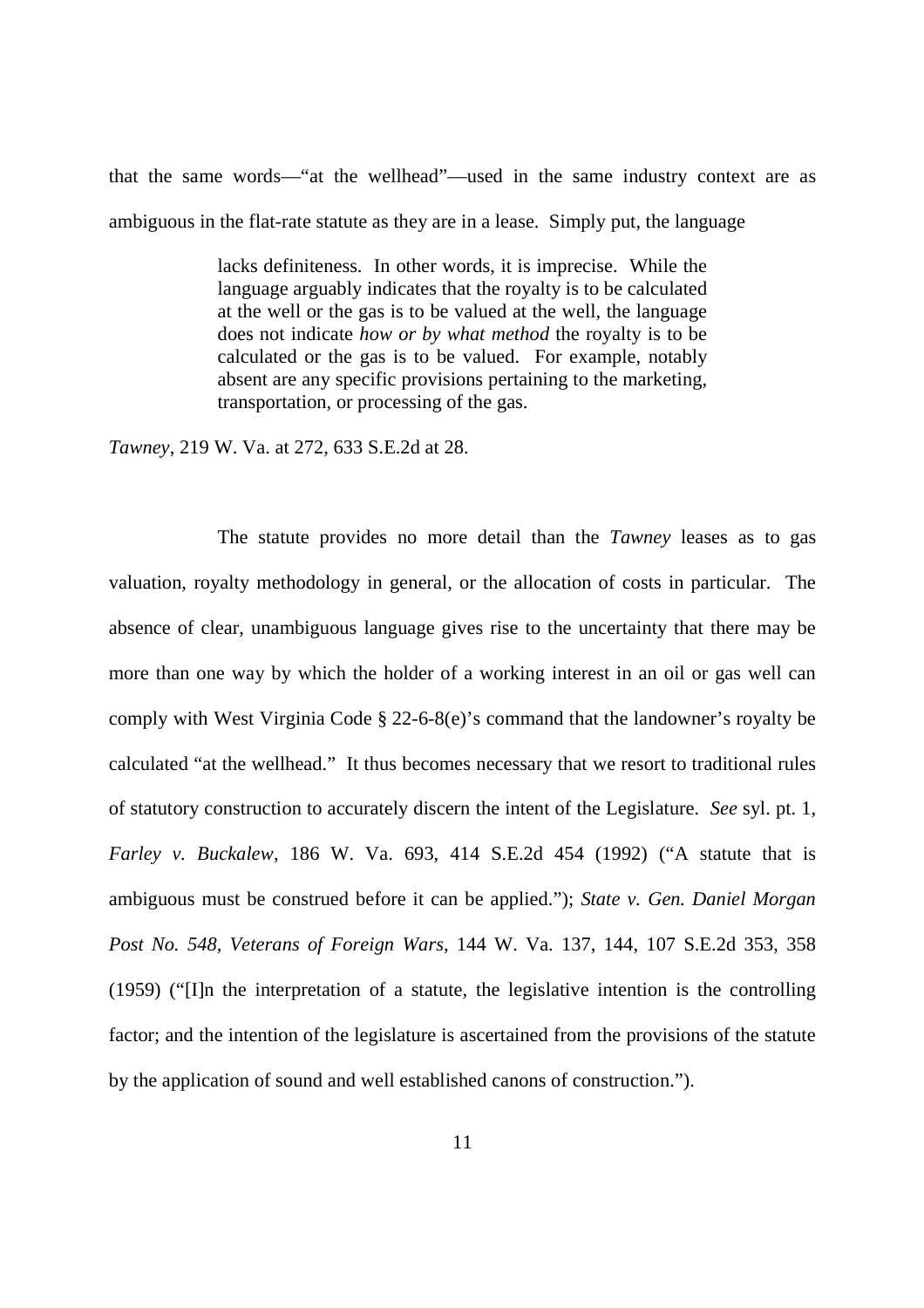In that vein, we must keep in mind that the flat-rate statute was indisputably enacted to right past wrongs. *See, e.g.*, *State ex rel. McGraw v. Scott Runyan Pontiac-Buick, Inc.*, 194 W. Va. 770, 777, 461 S.E.2d 516, 523 (1995) ("Where an act is clearly remedial in nature, we must construe the statute liberally so as to furnish and accomplish all the purposes intended.") (citations omitted). We need not guess at the Legislature's purpose in enacting § 22-6-8, for the wrongs intended to be redressed are starkly revealed in the legislative findings and declarations indelibly engraved into the statute itself. Specifically, the sovereign is directed to do everything within its power "to prevent the extraction, production or marketing of oil or gas under a lease . . . which is not inherently related to the volume of oil or gas produced or marketed." W. Va. Code  $§$  22-6-8(a)(4)(b). The flat-rate statute certainly accomplishes that particular aim, at least for wells permitted after its effective date, regardless of whether landowners' royalties are calculated using the "marketable product" rule or the "at the well" rule.

 However, the Legislature was careful to note in addition that the exploitation of mineral resources without adequate compensation paid to landowners "is unfair, oppressive, works an unjust hardship on the owners of the oil and gas in place, and unreasonably deprives the economy of the state of West Virginia of the just benefit of the natural wealth of this state." *Id.* § 22-6-8(a)(2). It would have been perversely inconsistent with the overarching remedial intent of the flat-rate statute for a Legislature so passionately dedicated to ensuring the future flow of adequate compensation to oil and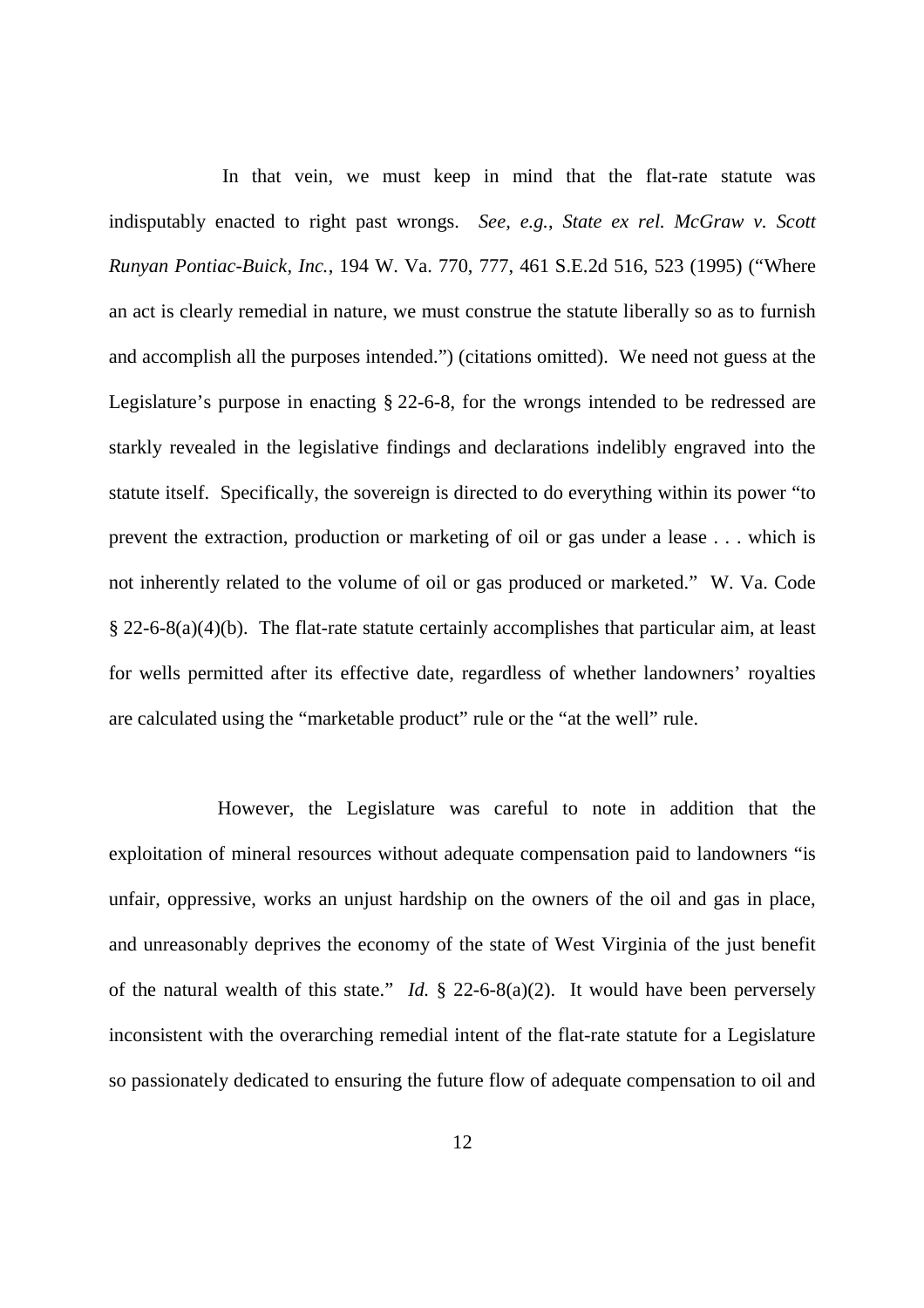gas landowners to have purposefully provided a mechanism of royalty valuation specifically designed to curtail that compensation. We therefore hold that, whenever West Virginia Code § 22-6-8(e) (1994) requires the filing of an affidavit as a prerequisite to obtaining an oil or gas drilling or reworking permit, the averment in the affidavit that the landowner shall receive a royalty of not less than one-eighth of the amount realized by the holder of the working interest "at the wellhead" means that the royalty payment is not to be diluted by costs and losses incurred downstream from the wellhead before a marketable product is rendered.

 EQT attempts to avoid the result mandated by § 22-6-8, contending first that the statute's enactment failed to transform the essence of the underlying agreement between the parties, which has always been manifested in a flat-rate lease. EQT insists that the implied covenant to market does not apply to a flat-rate arrangement, because the owner is paid the same regardless of whether the gas is sold. That argument conveniently ignores that although the terms of the lease have remained strictly effective with respect to the wells permitted prior to the enactment of the flat-rate statute, the statutory provisions set forth in § 22-6-8 unquestionably altered the basis of the parties' bargain going forward. Logic and common sense dictate that the implied covenant to market arises in connection with the wells on the lease whereas the royalty payment to the owners, required after 1982 by the flat-rate statute, instead depends on the volume of gas produced.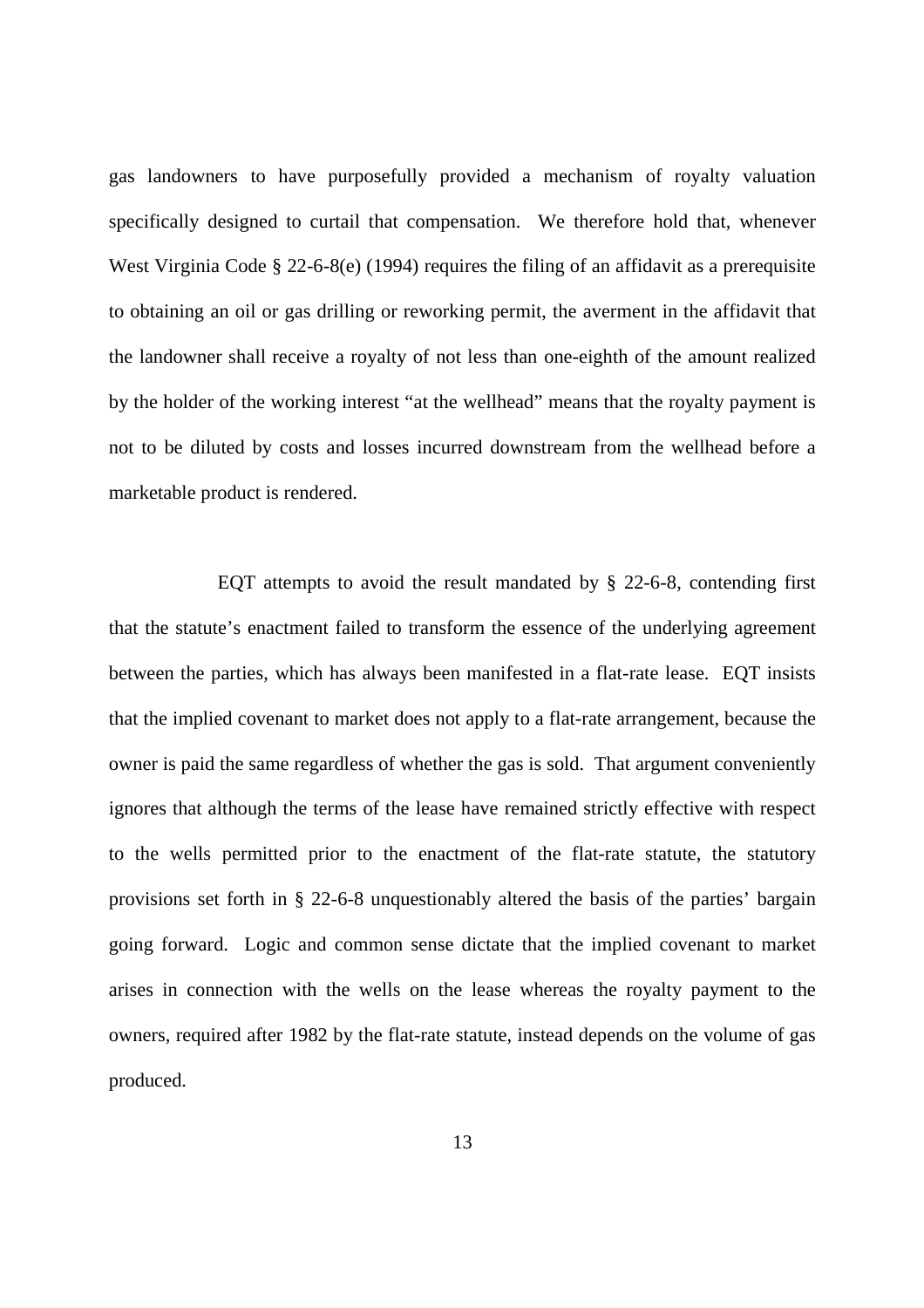Second, according to EQT, the statutory term "at the wellhead" is not ambiguous when considered within the historical context of the industry. When the flat- rate statute was enacted in 1982, prior to deregulation, pipeline companies purchased the gas from lessee-producers at the wellhead and then undertook the subsequent gathering and transportation expenses. The lessee paid the lessor's royalty based on the price it received from the pipeline company. Over the ensuing years, the industry practice has evolved such that the lessee has assumed the responsibility for gathering and transporting the gas to the pipeline companies, the latter acting merely as interstate carriers. The downstream price remained essentially unaffected regardless of which entity bore the expense of gathering and transportation, but when those marketability aspects were transferred to the lessees upstream, the lessees turned to the lessors (with whom they shared contractual privity) to recover a portion of the costs. In *Wellman*, we offered the following observations on that practice:

> [A] distinguishing characteristic of the landowner's royalty is that it is not chargeable with any of the costs of discovery and production . . . . In spite of this, there has been an attempt on the part of oil and gas producers in recent years to charge the landowner with a pro rata share of various expenses connected with the operation of an oil and gas lease such as the expense of transporting oil and gas to a point of sale, and the expense of treating or altering the oil and gas so as to put it in marketable condition. To escape the rule that the lessee must pay the costs of discovery and production, these expenses have been referred to as "post-production expenses."

*Wellman*, 210 W. Va. at 209–10, 557 S.E.2d at 263–64 (alterations deleted).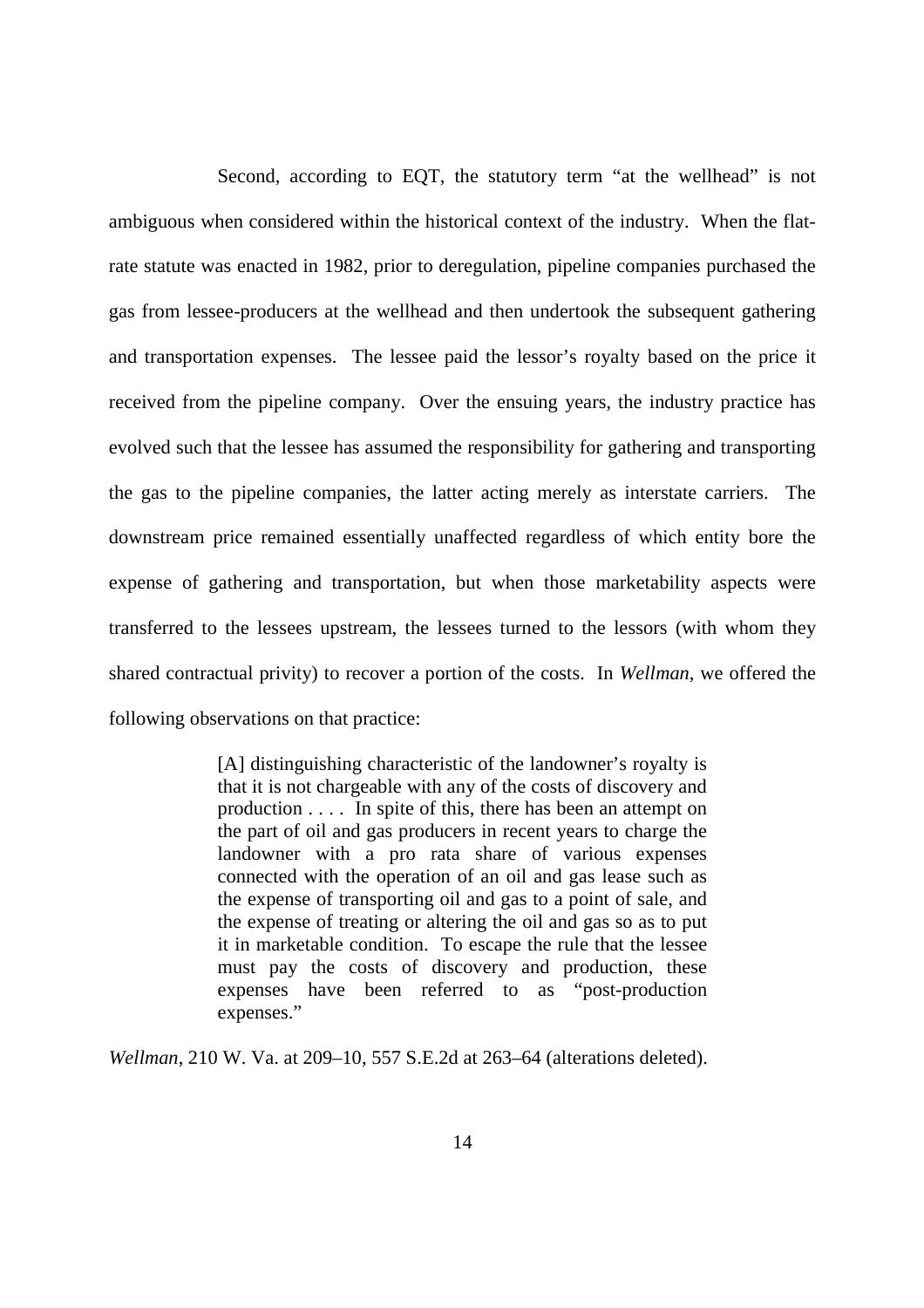The remedial application of the flat-rate statute together with the implied covenant to market recognized in *Wellman* and *Tawney* demand that the statutorily mandated one-eighth proportionate royalty paid to the lessor-owners of oil and gas interests, here the landowners, remain supremely constant, immune from the facile downward manipulation of such a royalty by working interest holders, here EQT, and their associates. *Accord, W.W. McDonald Land Co. v. EQT Prod. Co.*, 983 F. Supp. 2d 790, 804 (S.D. W. Va. 2014) ("The defendants cannot calculate royalties based on a sale between subsidiaries at the wellhead when the defendants later sell the gas in the open market at a higher price. Otherwise, gas producers could always reduce royalties by spinning off portions of their business and making nominal sales at the wellhead."). In a properly functioning royalty system, lessor-owners of oil and gas interests are accurately cast as suppliers of raw materials necessary to develop a finished product. For such raw materials, such lessor-owners are paid a one-eighth proportionate price accounted for as a cost of goods sold. Lessor-owners do not sign on to be the lessee's business partner or a participant in a joint venture with the lessee, and they should not be compelled to assume risks or expenses that would typically be associated with that sort of role.

 All the preceding inevitably leads us back to the first certified question, which asks simply whether our 2006 decision in *Tawney* has "any effect" on the proper construction of the statutory term "at the wellhead," enacted in 1982 as part of West Virginia Code § 22-6-8, in connection with the minimum royalty payments due owners of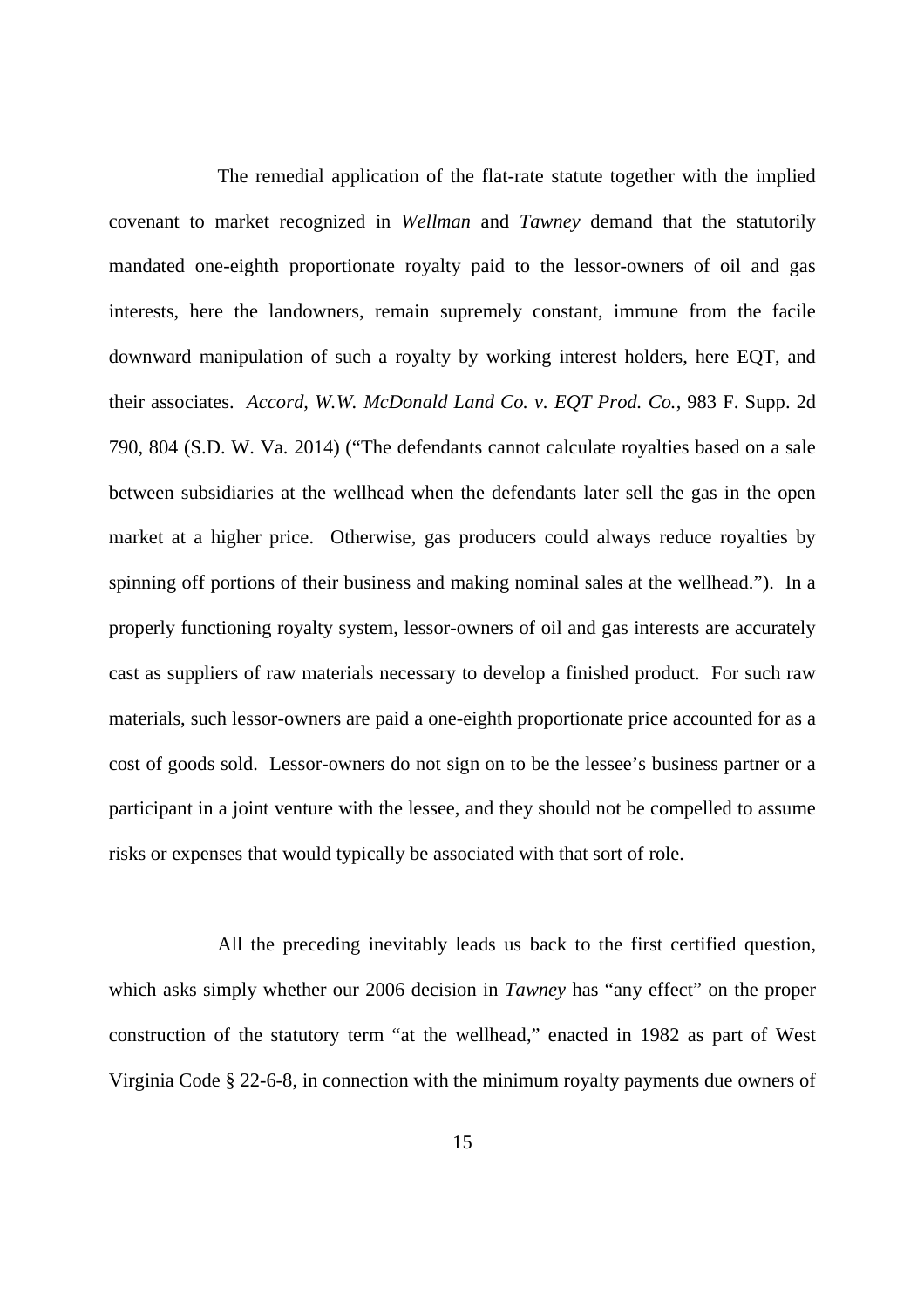oil and gas in place subject to flat-rate leases. Through our discussion, we have demonstrated that *Tawney* and our earlier precedents, particularly *Wellman*, indeed inform the analysis of the issue, but the question as formulated, we believe, imprecisely addresses the particular dispute between the parties.

We therefore reformulate the question, in accordance with the discretion

afforded us by West Virginia Code § 51-1A-4, as follows:

 Whenever the lessee-owner of a working interest in an oil or gas well must comply with West Virginia Code § 22-6-8(e) by tendering to the lessor-owner of the oil or gas in place a royalty not less than one-eighth of the total amount paid to or received by or allowed to the lessee, does the statute require in addition that the lessee not deduct from that amount any expenses that have been incurred in gathering, transporting, or treating the oil or gas after it has been initially extracted, any sums attributable to a loss or beneficial use of volume beyond that initially measured, or any other costs that may be characterized as post-production?

We answer that question in the affirmative.

 We decline to answer the second certified question, because it is not properly before us. The Amended Complaint limits its reach to the royalty deductions taken by EQT regarding the more recently drilled lease wells that are subject to the flat- rate statute. We can discern no claim with respect to the older wells that were drilled prior to the statute's enactment and for which the plaintiffs continue to receive an annual royalty of three hundred dollars, regardless of the volume of gas produced. It is thus